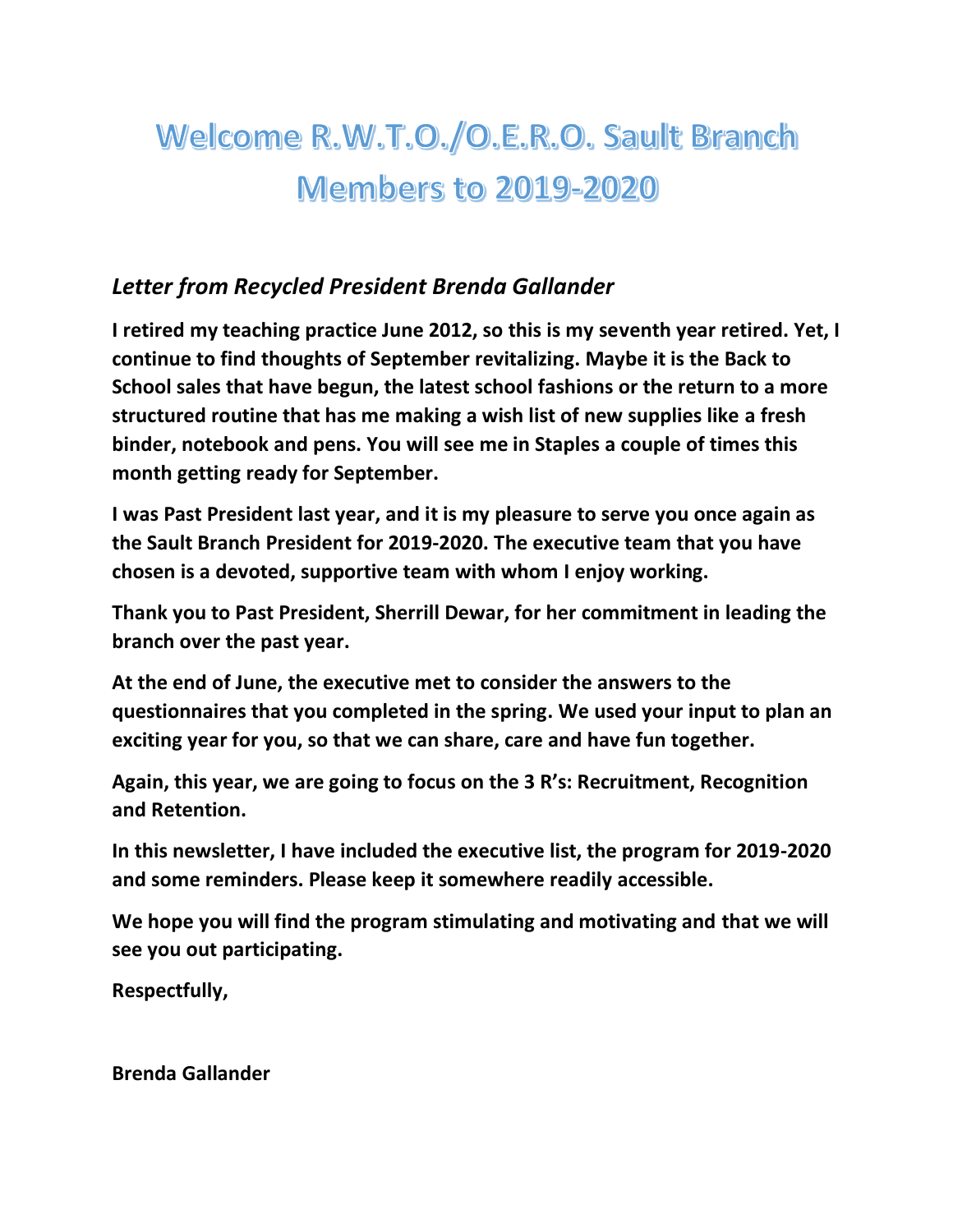### R.W.T.O General Meetings for 2019-2020

**General Meetings are the 4th week of the month at 11:00 a.m. at the United Baptist Church hall at 41 Malabar unless stated otherwise. The hall is at ground level.**

#### *Wed., September 25—Let's Remember September is Alzheimer's Month*

**This Welcome Back meeting will begin with a short business meeting to present the executive for this year, to present the Cora Bailey Award to one of our members, and to update you on pertinent information gleaned over the summer.**

**We will then have a light lunch and coffee/tea break.**

**After lunch, Janice Seppala of the Alzheimer's Society will give a presentation entitled "Healthy Brain". She will give an overview of what dementia is, what Alzheimer's disease is, the warning signs and ways to help prevent and lower your risk of getting Alzheimer's disease.** 

**Janice will bring a donation box for those members who wish to make a donation to the Alzheimer's society. Any amount is appreciated. Donors of \$20.00 or more will get a receipt for income tax.**

**You will have the opportunity to put your name in for a draw. We have two lovely Forget-Me-Not suncatchers and a beautiful deep blue silk scarf with light blue Forget-Me-Nots on it which we purchased from the Alzheimer's Society. Three lucky members will go home with one of these items.**

**Sandy F. will have her receipt book at the September 27th meeting and will accept membership dues if you have not yet paid them.**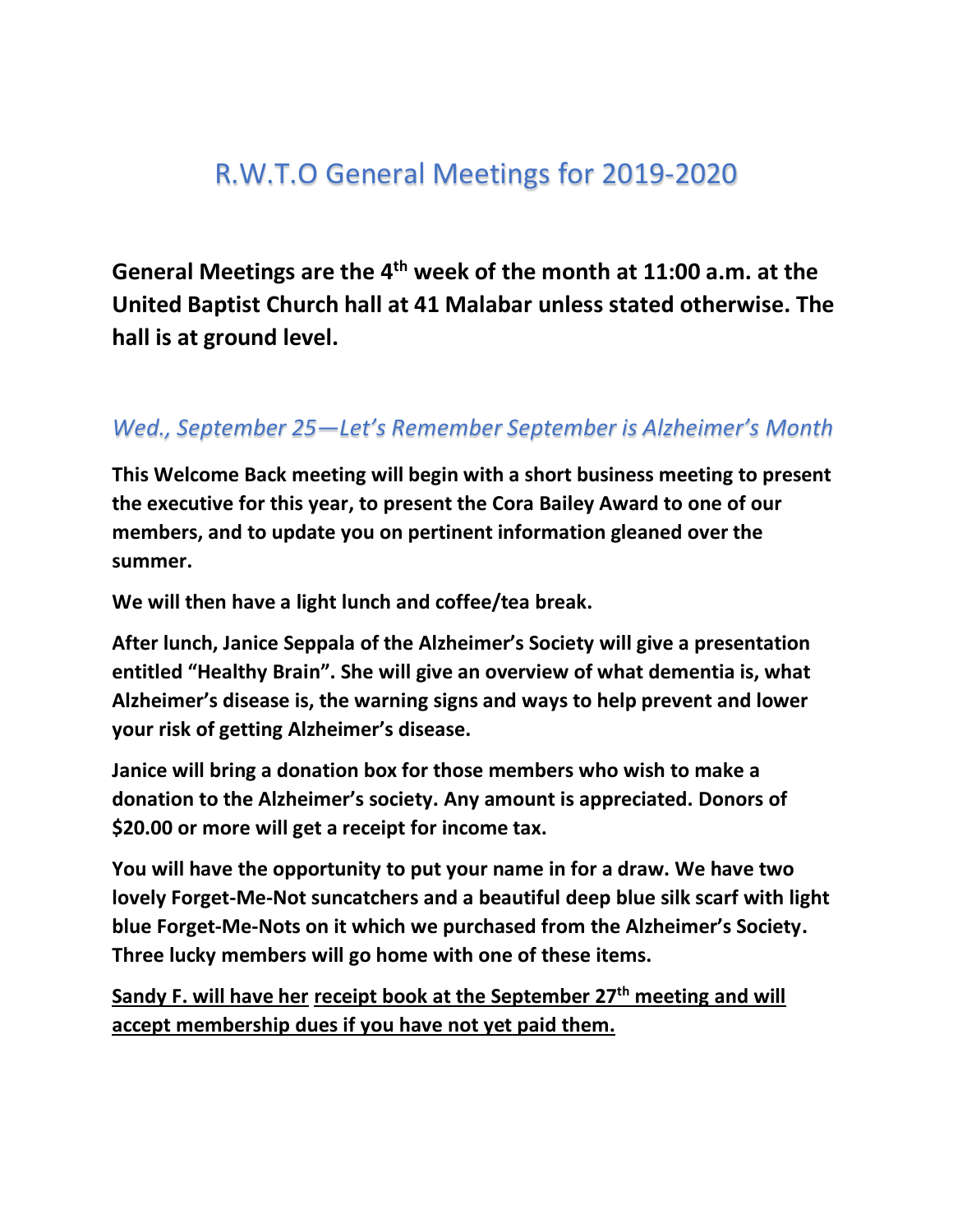### **Remember: Names of paid members will go in for a draw for a free membership.**

*Wed. October 23rd—Together We Welcome the Provincial President and the Insurance Convenor to our Joint Branch Meeting*

**Our Area 11 Director, Joyce Ratz, will chair this meeting.**

**A creative welcome will be given by the Central Algoma Branch to the Provincial President, Karen Lauzon-Clark.** 

**Both Branch presidents will give their short speeches, followed by the address by the Provincial President.**

**We will have lunch catered by Sandy Punch. Lunch will be \$15.00 each including tax and gratuity. More information will follow.**

**The Insurance workshop will take place after lunch, so that those members who wish to leave may. Either Anne Wilde, Provincial Insurance Convenor, Karen Mussen, the new Assistant Insurance Convenor or Terry Kennedy, the Manulife Broker, will conduct the workshop.**

**The Sault Branch will thank the two visitors for coming north to visit with us.**

#### *Wed., November 27th --Caring Christmas Craft*

**This activity will take place from 10:00 a.m. until 12:00 noon at The Davey Home. We will either meet at The Davey Home or carpool there.**

**We will be making a Christmas craft with a group of residents this year. Plans are being finalized by Rita W., Sandy F., and Bernice W. The craft will be announced later. Craft materials will be provided.**

**We may meet for lunch on our own at an agreed upon restaurant after we leave The Davey Home.**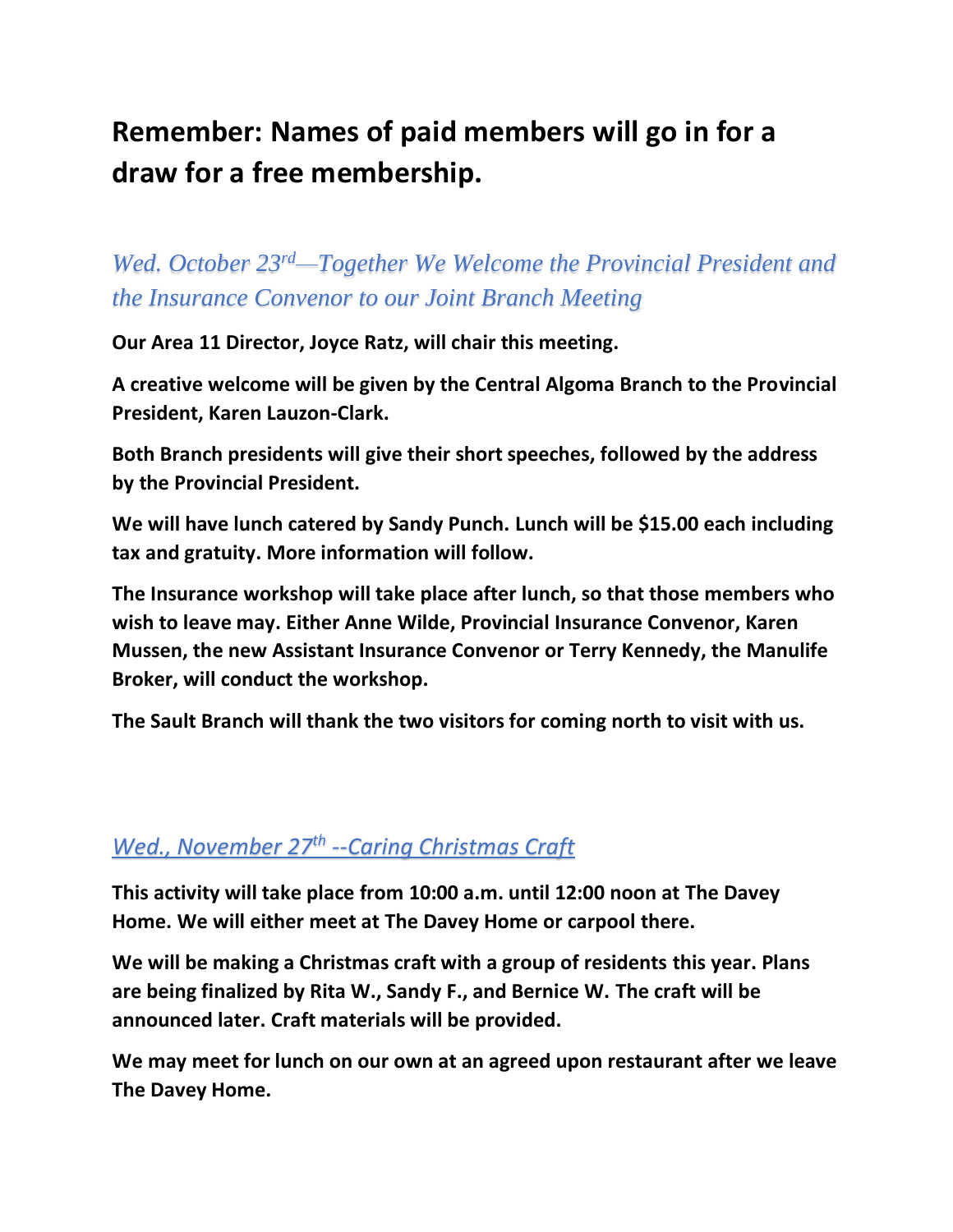#### *Wed., Feb. 26th—Paper Quilling*

**Carmen C. and Stephanie H. have agreed to share their skills in quilling with us. They state: "Ladies, here is your chance to learn the ancient art of paper quilling. We will show you how to roll strips of paper and then turn them into designs to decorate a small heart valentine."**

#### *Wed., March 25th - EXERCISES FOR RETIRED FOLKS!*

**We will be introduced to enjoyable and easy to follow low intensity chair and resistance exercises that target legs, arms and balance. This session will even appeal to those of us who don't exercise on a regular basis, so wear comfortable clothing and join in the fun! Exercises you lean can be done at home to help maintain your mobility. We will exercise after the short meeting but before the light lunch.**

#### *Wed., April 22nd—Fun and Games*

**Brenda O. announces the activity she will lead again this year: "Ladies, put on your thinking caps and game face for our Games meeting. Enjoy cards, word games and more."**

#### *Wed., May 27th— Annual Branch Meeting*

**This get-together is a celebration and a time to socialize before our summer break begins.**

**We will be starting with lunch in the River Room of North 82 Restaurant. We will order our own lunches from the menu. Lunches range from \$10.95 to \$15.00 plus tax and gratuity.**

**At this meeting we will present nominations for our executive. Nominations from the floor will be taken. We will vote if necessary. Our Area director, Joyce Ratz, will install the new executive and the Cora Bailey Award will be presented. Be sure to come to support fellow members!**